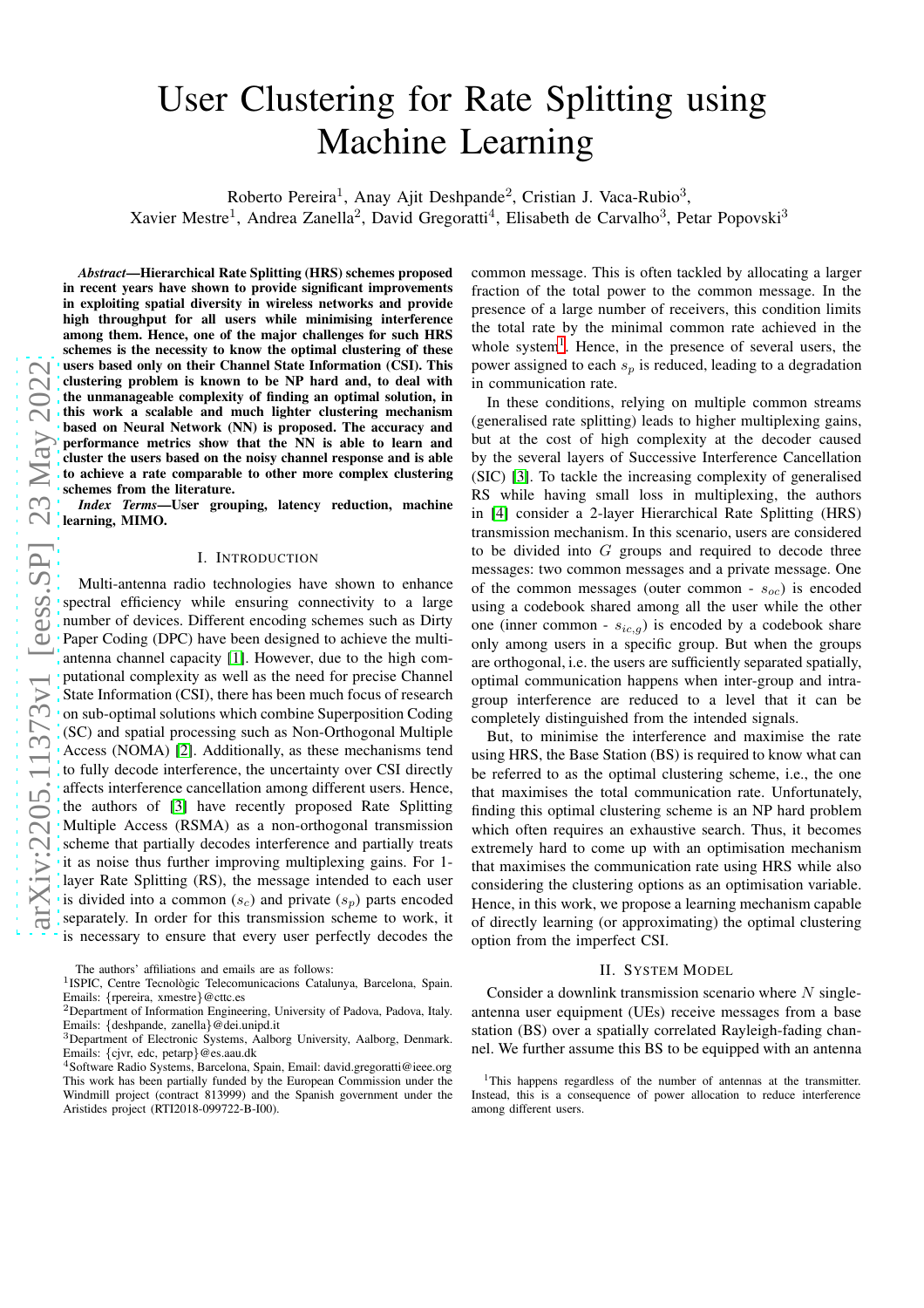with M isotropic antenna elements. Moreover, let these UEs be partitioned into  $G \geq 1$  disjoint clusters. So, the signal  $y \in \mathbb{C}^N$  received by all the users is given by

$$
y = H^H x + n \tag{1}
$$

where,  $\mathbf{H} = [\mathbf{h}_1, \dots, \mathbf{h}_N]^{\mathrm{T}} \in \mathbb{C}^{M \times N}$  contains the stacked channels of all the  $k = \{1, ..., N\}$  UEs,  $\mathbf{n} \sim \mathcal{N}_{\mathbb{C}}(\mathbf{0}, \mathbf{I}_N)$  is an additive white Gaussian noise vector and  $x \in \mathbb{C}^M$  is the combined signal

<span id="page-1-1"></span>
$$
\mathbf{x} = \sqrt{p_{oc}} \mathbf{w}_{oc} s_{oc} + \sum_{g=1}^{G} \mathbf{B}_g \left( \sqrt{p_{ic,g}} \mathbf{w}_{ic,g} s_{ic,g} + \sqrt{p_{gk}} \mathbf{W}_g \mathbf{s}_g \right)
$$
\n(2)

where  $p_{oc}$ ,  $p_{ic,g}$  and  $p_{gk}$  are the power allocated to the outer common message  $s_{oc} \in \mathbb{C}$ , inner common messages  $s_{ic} \in$  $\mathbb{C}^G$  and the private messages  $\mathbf{s}_g \in \mathbb{C}^{N_g}$ , respectively.  $\mathbf{B}_g \in \mathbb{C}^{N_g}$  $\mathbb{C}^{M \times b_g}$  is the group outer precoder designed from the gth group channel's second order statistics and dependent on the integer design parameters  $b<sub>q</sub>$  rank of the channel covariance matrix. By knowing the UEs that belong to the gth cluster, the matrix  $\mathbf{H}_g = [\mathbf{h}_{g,1}, \dots, \mathbf{h}_{g,N_g}]^{\mathrm{T}} \in \mathbb{C}^{M \times N_g}$  contains the stacked channels of all the  $N_g$  UEs that belong to the gth cluster. The downlink fading channel  $\mathbf{h}_{q,k} \in \mathbb{C}^{\tilde{M}}$  associated to the kth user of the gth class can be factored out as

<span id="page-1-0"></span>
$$
\mathbf{h}_{g,k} = \mathbf{R}_g^{\frac{1}{2}} \mathbf{g} = \mathbf{U}_g \mathbf{\Lambda}_g^{\frac{1}{2}} \mathbf{g}_k
$$
 (3)

where  $\mathbf{R}_g \in \mathbb{C}^{M \times M}$  is the channel correlation matrix,  $\mathbf{U}_g \in$  $\mathbb{C}^{M \times M}$  a unitary matrix containing its eigenvectors,  $\Lambda_a^{\sigma} \in$  $\mathbb{C}^{M \times M}$  a diagonal matrix with its associated eigenvalues and  $\mathbf{g}_k \in \mathbb{C}^M$  has Gaussian independent and identically distributed (i.i.d.) entries with zero mean and unit variance which describe the complex path gains.

In principle, the covariance matrices are directly dependent on the angular response of the channels [\[2\]](#page-4-1). Unfortunately, in a more realistic environment, due to limited feedback, the BS only observes an imperfect estimation of the channel [\(3\)](#page-1-0). Following [\[5\]](#page-4-4), we model this imperfection as the sum of a channel and a noise generated from the same subspace

<span id="page-1-2"></span>
$$
\hat{\mathbf{h}}_{g,k} = \mathbf{U}_g \mathbf{\Lambda}_g^{\frac{1}{2}} \hat{\mathbf{g}}_k = \mathbf{U}_g \mathbf{\Lambda}_g^{\frac{1}{2}} \left( \sqrt{1 - \tau^2} \mathbf{g}_k + \tau \mathbf{z}_k \right)
$$
 (4)

where  $z_k$  has i.i.d entries and  $\tau \in [0, 1]$  indicates the quality of the instantaneous channel. For instance,  $\tau = 0$  leads to a perfect channel estimation, i.e.,  $\hat{\mathbf{h}}_{g,k} = \mathbf{R} \frac{1}{g} \mathbf{g}_k$  while  $\tau = 1$ leads to an uncorrelated channel in the subspace spanned by  $U_g$ , i.e.,  $\hat{h}_{g,k} = R_g^{\frac{1}{2}} z_k$  for uncorrelated  $g_k$  and  $z_k$ .

# *A. HRS Transmission Mechanism*

HRS transmission design is defined based on the combined transmission signal  $x$  from  $(2)$ . To determine the transmission signal x, we obtain the precoder  $B<sub>g</sub>$  following [\[4\]](#page-4-3), [\[5\]](#page-4-4), so that the group effective channel  $\tilde{\mathbf{H}}_g^{\text{H}} = \hat{\mathbf{H}}_g^{\text{H}} \mathbf{B}_g \in \mathbb{C}^{b_g \times N_g}$ represents the projection of  $\hat{H}_g$  onto the b<sub>g</sub>-dimensional subspace orthogonal to the  $r^* = \sum_{l \neq g}^{G} r_g$  singular vectors associated to the  $r_g$  largest singular values of each of the interference groups. In order to distinguish all the  $N_g$  users in the group we must have  $N_g \leq b_g$ , i.e., enough degrees

of freedom in the  $b_q$ -dimensional subspace. Unfortunately, it is not possible to choose  $b_g$  and  $r_g$  indiscriminately large as one constrains the growth of the other. Specifically, as there exists at most  $M$  singular vectors at each group, we have that  $N_g \le b_g \le M - r^*$ . Consequently, a large number of groups leads to less freedom on the choice of both  $b<sub>q</sub>$  and  $r<sub>q</sub>$ .

Moreover,  $\mathbf{w}_{oc}$ ,  $\mathbf{w}_{ic,g}$  and  $\mathbf{w}_{gk} = [\mathbf{W}_g]_k$  are the unit norm precoders associated to the instantaneous outer common, inner common and private messages, respectively. We can design  $\mathbf{W}_g = \xi_g \left( \tilde{\mathbf{H}}_g \tilde{\mathbf{H}}_g^{\text{H}} + \varepsilon \mathbf{I}_{b_g} \right)^{\Sigma_1} \tilde{\mathbf{H}}_g$ , given a total transmission power P, as a Regularized Zero Forcing (RZF) precoder to allow distinguishing between the  $N_a$  users within the gth group by reducing the interference among the private messages in this group [\[5\]](#page-4-4). The parameter  $\xi_g$  is the power normalisation factor which normalizes  $||\mathbf{W}_g||_2$  to the unit. Likewise,  $\varepsilon$  is also a normalisation parameter. Similarly,  $\mathbf{w}_{ic,g} = \xi_{ic,g} \sum_{k=1}^{N_g} \mathbf{w}_{gk}$ is the equally weighted Matched Beamforming (MBF) built as a linear combination of the private precoders of the gth group where  $\xi_{ic,g}$  is a normalisation parameter. Finally, the outer common precoder  $\mathbf{w}_{oc} = \xi_{oc} \sum_{g=1}^{G} \sum_{k=1}^{N_g} \mathbf{B}_g \tilde{\mathbf{h}}_{gk}$  is also designed as a weighted MBF, but to handle inter-group power leakage where  $\xi_{oc}$  is a normalisation paramater. Notice that it is essential to reduce inter-group interference in order to guarantee communication. Specifically, when group leakage is completely nulled out, there is no need for  $w_{oc}$  and communication happens over G parallel 1-layer RS streams.

To allocate power among the different messages, we further design two parameters  $\alpha, \beta \in (0, 1]$ . The first one  $\alpha$  represents the fraction of the total power  $P$  allocated to the outer common message. And the latter, the fraction of the remaining power allocated to the inner common message. Combining these, we have  $p_{oc} = \alpha P$ ,  $p_{ic,g} = \frac{(1-\alpha)\beta P}{G}$  $\frac{\alpha}{G}$  and  $p_{gk} = \frac{(1-\alpha)(1-\beta)P}{N_g}$  $\frac{D(1-p)P}{N_g}$ . In this work we perform a brute force search to find the optimal  $\alpha$  and  $\beta$  for every channel realisation.

As mentioned above, at the receiver side, the kth user associated to the gth group decodes its message in a 2 step successive interference cancellation fashion. In the first step, the user decodes the outer common message  $(s_{oc})$ and removes it from the received signal. The group's inner common codeword is then decoded after applying SIC. After successfully decoding both common messages, each private message is extracted by considering all other private messages as interference. As a result, the Signal-to-Interference Plus-Noise Ratio (SINR) to each of these messages is written as

$$
\gamma_{gk}^{oc} = \frac{p_{oc}|\mathbf{h}_{gk}^{\mathrm{H}}\mathbf{w}_{oc}|^2}{1 + I_{gk}}\tag{5}
$$

$$
\gamma_{gk}^{ic} = \frac{p_{ic} |\mathbf{h}_{gk}^{\mathrm{H}} \mathbf{w}_{ic,g}|^2}{1 + I_{gk} - p_{ic} |\mathbf{h}_{gk}^{\mathrm{H}} \mathbf{w}_{ic,g}|^2}
$$
(6)

$$
\gamma_{gk}^p = \frac{p_{gk}|\mathbf{h}_{gk}^{\mathrm{H}}\mathbf{w}_{gk}|^2}{1 + I_{gk} - \left(p_{ic}|\mathbf{h}_{gk}^{\mathrm{H}}\mathbf{w}_{ic,g}|^2 + p_{gk}|\mathbf{h}_{gk}^{\mathrm{H}}\mathbf{w}_{gk}|^2\right)}
$$
(7)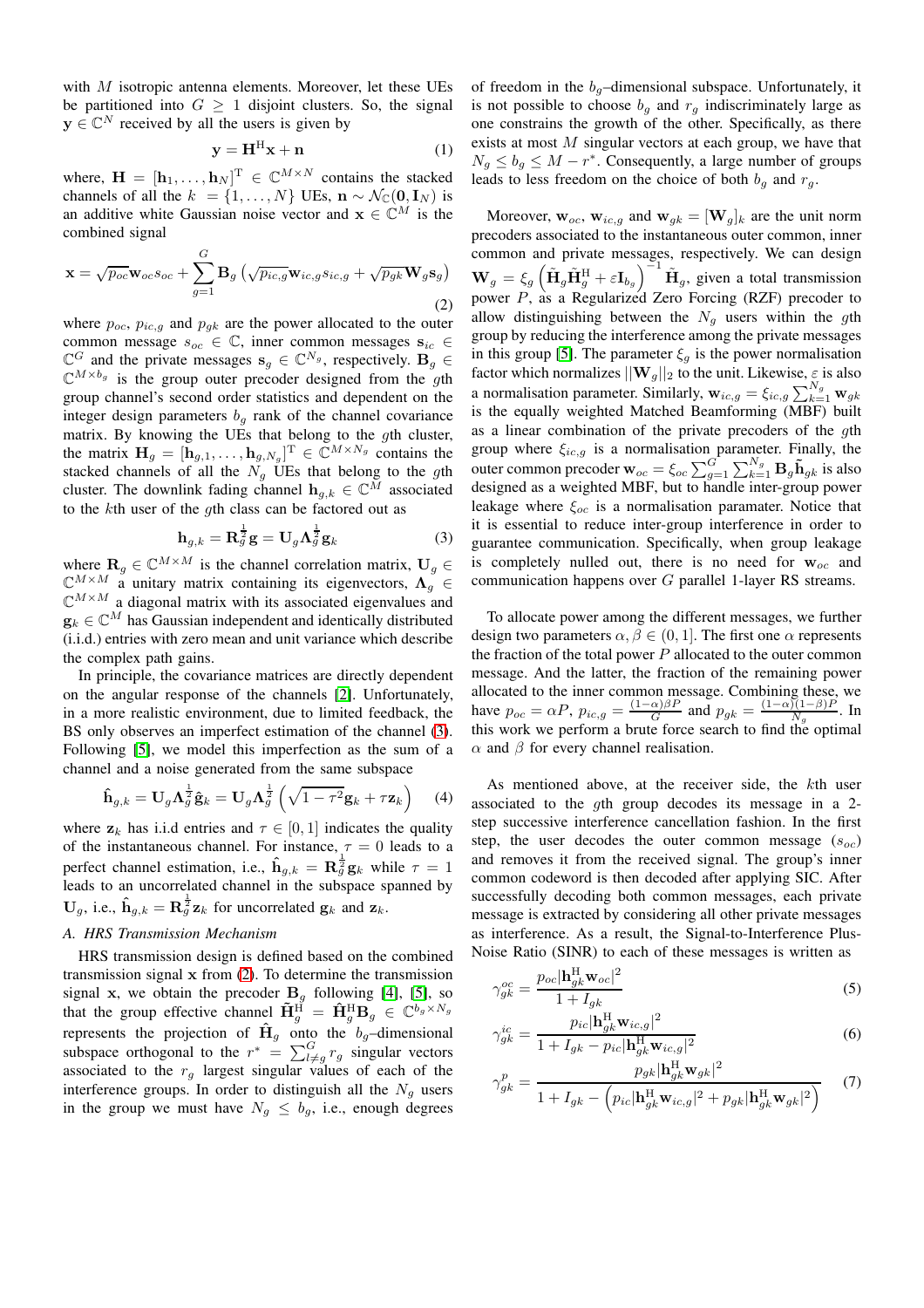where

$$
I_{gk} = \sum_{l=1}^{G} p_{ic,l} |\mathbf{h}_{gk}^{\mathrm{H}} \mathbf{B}_{l} \mathbf{w}_{ic,l}|^2 + \sum_{l=1}^{G} \sum_{k=1}^{N_g} p_{lk} |\mathbf{h}_{gk}^{\mathrm{H}} \mathbf{B}_{l} \mathbf{w}_{lk}|^2
$$

is the combination of all interference leaked from other users and groups. Finally, we can describe the achievable rate as the combination of the smallest achievable outer common rate among all users  $R_{oc} = \min_{gk} \log_2(1 + \gamma_{gk}^{oc})$ , the minimal inner common rate per group  $R_{ic} = \sum_{g=1}^{G} \min_{k} \left( \log_2(1 + \gamma^{ic}_{gk}) \right)$ and the sum of the rate achievable at all private messages  $R_p = \sum_{g=1}^{G} \sum_{k=1}^{N_g} \log_2(1 + \gamma_{gk}^p)$ . Then the total rate is the sum of these components, i.e,  $\overline{R} = R_{oc} + R_{ic} + R_p$ .

## <span id="page-2-1"></span>III. USER CLUSTERING AND DATASET DEFINITION

As it becomes evident from the discussion above, and further supported in our results, choosing an appropriate clustering is crucial to take full advantage of two-tier precoding mechanisms, such as HRS [\[4\]](#page-4-3), [\[5\]](#page-4-4). One can rely on extensive search in order to find the optimal clustering mechanism. However, this is an NP hard task as the number of ways that a set can be partitioned into nonempty sets is given by the Bell number which grows almost exponentially with  $N$ , i.e., the number of elements in the set. Moreover, in our scenario, many of these partitions lead to vanishing communication rates due to high interference. Therefore, in this work, we rely on (possible suboptimal) clustering options obtained from an agglomerative hierarchical clustering mechanism [\[6\]](#page-4-5).

# *A. User Clustering*

To devise the clustering mechanism, we define a bottom up approach where the objective is to combine clusters (groups of users in the wireless network) according to their similarity. Initially, each user is associated to a singleton cluster. At each step of the hierarchical clustering algorithm, the pair of users/clusters with highest similarity (according to a criterion discussed later) is then merged. As a result, after each merge we obtain a new clustering option and evaluate the rate achieved considering this new option. This process continues until we have evaluated all levels in the hierarchy. Notice that in this agglomerative mechanism there exist only  $N+1$  (total number of users plus one) possible clustering options, one for each level in the hierarchy. These, however, are often relevant clustering options as each cluster only contains elements that are particularly similar to each other.

In [\[6\]](#page-4-5), we consider the similarity measure between two channel matrices based on how close the principle angles of the subspaces spanned by their column-spaces are. Specifically, for two clusters of size  $N_k$  and  $N_j$ , we take the projection-Frobenius (PF) similarity

<span id="page-2-0"></span>
$$
s_{k,j} = \frac{\text{tr}(\hat{\mathbf{P}}_k \hat{\mathbf{P}}_j)}{\min(N_k, N_j)},
$$
(8)

where  $\hat{P}_j$  is the projection matrix given by,

$$
\hat{\mathbf{P}}_j = \hat{\mathbf{H}}_j (\hat{\mathbf{H}}_j^{\mathrm{H}} \hat{\mathbf{H}}_j)^{-1} \hat{\mathbf{H}}_j^{\mathrm{H}} \tag{9}
$$

which describes the first  $N_j$  left singular vectors of the kth group of channels. Moreover, to improve clustering results for  $N_i \neq N_k$ , we follow a statistical analysis of the quantity in [\(8\)](#page-2-0) and further define the normalised similarity measure

$$
\hat{s}_{k,j} = \frac{s_{k,j} - \eta_{k,j}}{\sigma_{k,j}}\tag{10}
$$

based on its asymptotic mean  $\eta_{k,j}$  and variances  $\sigma_{k,j}^2$  defined as in [\[6\]](#page-4-5). However, this normalisation step is only possible for  $M > N_i + N_k$ , otherwise, we follow the projection-Frobenius similarity described in [\(8\)](#page-2-0).

# *B. Dataset Definition*

We design the dataset used for this work by devising channel matrices from [\(4\)](#page-1-2) and clustering them according to the scheme described above. We consider four possible covariance matrices to which channels are randomly associated. Consequently, for different samples, we might obtain a different number of users associated to a specific covariance matrix. Notice that, this is not a cluster assignment, but merely a way to generate random channels. These covariance matrices are obtained by considering the azimuth angles  $\theta_g = -\frac{\pi}{2} + \frac{\pi}{3}(g-1)$  and the constant angular spread  $\Delta_g = \frac{\pi}{6}$ . Moreover, we further assume the BS to be equipped with a Uniform Circular Array antenna.

Concretely, we design 3 different configurations based on the choices of the number of antennas at the BS: 1)  $N > M$ , 2)  $N = M$  and 3)  $N < M$ . Moreover, we evaluate these configurations for two different system loads, based on the number of users  $N \in \{8, 12\}$ . Specifically, we have  $M \in \{6, 8, 12\}$  for  $N = 8$  and  $M \in \{6, 12, 16\}$  for  $N = 12$ . As a result, we have 6 different scenarios. For each these we generate  $S = 10.000$ random samples, each sample containing both imperfect and perfect CSIT of equal size  $N \times M$  and the clustering scheme that maximises the rate based on the hierarchical clustering mechanism. As a result of this randomness, for each scenario we obtain more than  $G^* = 200$  possible clustering options, thus, leading to very imbalanced datasets. To diminish this effect, for each scenario, we sub-sample the data such that only relevant classes are left, i.e., we discard classes that achieve less than 25% of the average rate of the scenario and have less than 50 samples. Moreover, to further balance the data, we crop the maximum number of samples in each class to be at most to 200. As a result, for each scenario, we still obtain an imbalanced dataset with approximately  $G^* = 50$  classes, each containing at least 50 samples and at most 200 samples.

Finally, to compensate for this drop in the number of samples, we further augment the dataset of each configuration by randomly shuffling users that belong to the same cluster. This is a natural extension of this dataset as clustering should be indifferent to the ordering of the users.

# IV. MACHINE LEARNING MODEL AND TRAINING

We solve the classification problem presented in the previous section by designing a shallow neural network. We used the Keras library, so we describe the layers with their notation [\[7\]](#page-4-6). For each scenario, we divide our dataset into training,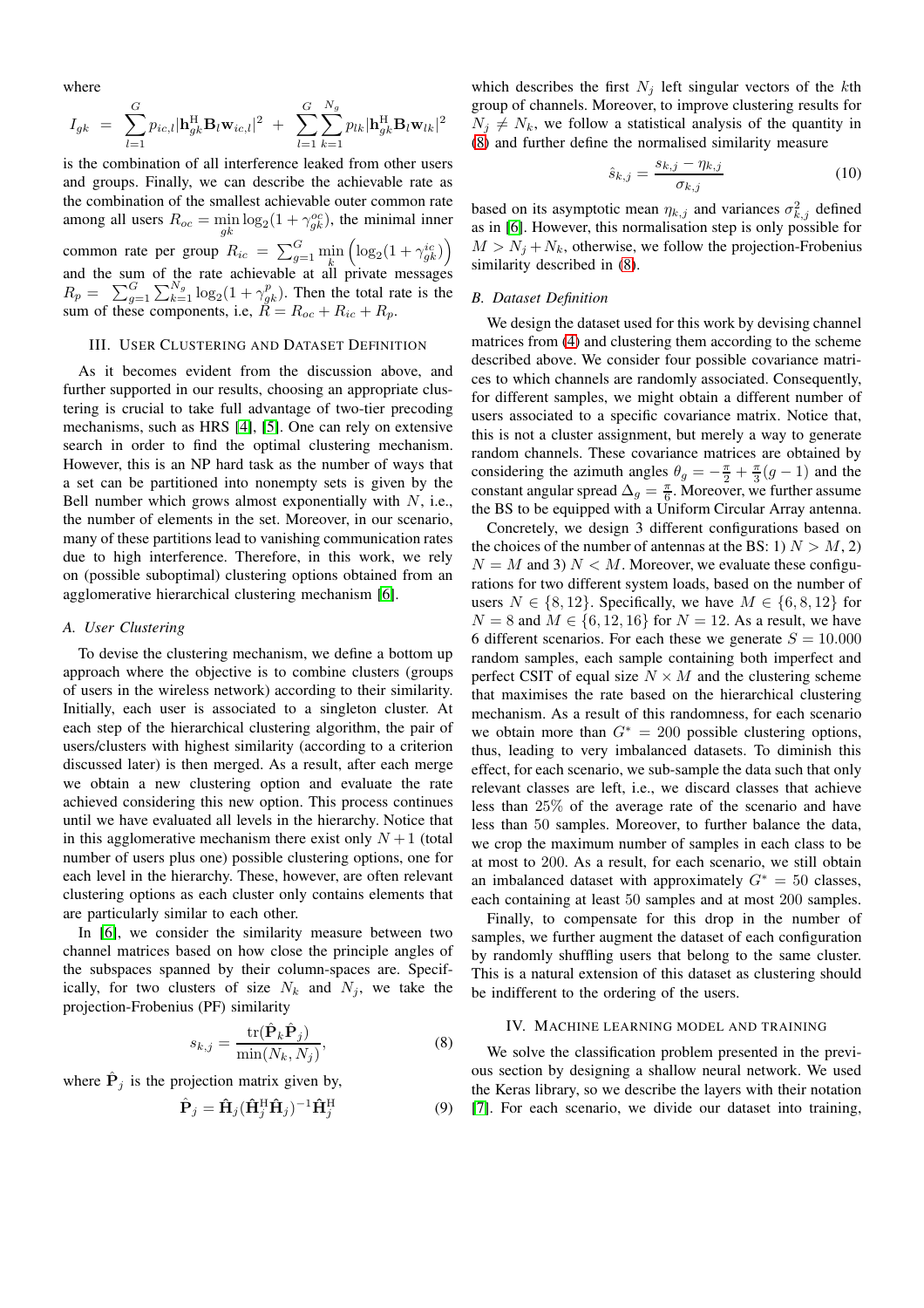validation and test sets in a proportion of 80/10/10. During the training procedure, we use the validation set to tune the corresponding hyper-parameters. Our model is defined as a shallow neural network following the parameters from Table [I.](#page-3-0) The output layer consists of G<sup>∗</sup> neurons with a *softmax* activation that correspond to each cluster where  $G^*$  is the total number of classes in the scenario. The softmax function in the output layer is used to obtain the probability of a user belonging to a specific cluster and it is given by

$$
\sigma(\mathbf{Z})_g = \frac{e^{z_g}}{\sum_{j=1}^G e^{z_j}}\tag{11}
$$

where **Z** is the input vector from the previous hidden layer,  $z_q$ the g-th element and the denominator sum is the normalisation factor to ensure the output is into the range of  $[0, 1]$ . Then, by selecting the maximum, we can obtain the highest probability that users are clustered in a particular way. For the training procedure, we use the Adam optimiser with a learning rate of 10−<sup>3</sup> , we train for 50 epochs and use a batch size of 128 samples. For our multi-class classification task, we aim to minimise the categorical cross-entropy loss [\[8\]](#page-4-7) given by

$$
\mathcal{L}(y_g, \hat{y}_g) = -\sum_{g=1}^{G^*} y_g \log \hat{y}_g.
$$
\n(12)

where  $y_g$  and  $\hat{y}_g$  are the groundtruth and NN score for each class. This loss is a very good measure of how distinguishable two discrete probability distributions are from each other. In this context, the vector  $\hat{\mathbf{y}} = [\hat{y}_1, \dots, \hat{y}_g] \in \mathbb{R}^{G^*}$  has entries which represent the probability that users are clustered in a specific manner and the sum of all entries is one. The accuracy of a model is often defined in terms of the entry with highest probability, this is often, called *top-1* accuracy. In our scenario, there exist several options which achieve the (close to) maximum rate. Therefore, it is also interesting to analyse the *top-k* accuracy of our model, i.e., if the desired clustering option is among the k most probable outputs.

Finally, we emphasise that we are applying a shallow neural network which contains only a small number of learnable parameters. This is designed as a consequence of our devised dataset. Recall that we have specifically defined it to be imbalanced and with a small number of samples to each class  $([50, 200])$ . Nonetheless, as we present below, this network is capable of learning the relationship between the different channel matrices and directly output the desired clustering option that maximises transmission using HRS.

## V. PERFORMANCE ANALYSIS

In this section, we evaluate the performance of the presented Neural Network (NN) method in comparison to RS under different scenario configurations. These numerical simulations are carried out in a MATLAB environment. The necessary configuration parameters are defined in Table [I.](#page-3-0)

In order to validate the learning of the NN, we compare the rate achieved using the NN predicted classes and different RS clustering options. To perform a complete evaluation, we determine the rate achieved by the following solutions,

TABLE I: Parameters of the Simulations

<span id="page-3-0"></span>

| <b>Simulation Parameter</b>         | <b>Simulation Value</b>        |  |  |
|-------------------------------------|--------------------------------|--|--|
| Antenna Configuration               | Uniform Circular Array         |  |  |
| Angular Spread $(\Delta_q)$         | $\pi/6$                        |  |  |
| Number of Unique Distributions      |                                |  |  |
| Channel Quality $(\tau^2)$          | 0.4                            |  |  |
| Dominant Eigenvectors $(b_q = r_q)$ | M/G                            |  |  |
| Channel Quality $(r_a)$             | 0.4                            |  |  |
| Number Shuffling                    | 10                             |  |  |
| Number of Neurons in NN             | $\{256, 128\}$                 |  |  |
| NN Learning Rate                    | $10^{-3}$                      |  |  |
| NN Training Epochs                  | 50                             |  |  |
| NN Training Batch Size              | 128                            |  |  |
| NN Input Layer Activation Function  | <b>ReLu Function</b>           |  |  |
| NN Hidden Layer Activation Function | <b>ReLu Function</b>           |  |  |
| NN Output Layer Activation Function | Softmax Function               |  |  |
| <b>NN Loss Function</b>             | Categorical Cross-entropy Loss |  |  |

- Hierarchical Clustering Hierarchical Rate Splitting (HC): The users are clustered according to the clustering mechanism defined in Sec. [III,](#page-2-1) the group with higher communication performance is selected;
- Neural Network Hierarchical Rate Splitting (NN): Proposed NN based clustering;
- Universal Cluster (UNI): All users are clustered into one single cluster;
- Singleton Cluster (SING): Each cluster contains only single user.

As mentioned above, we consider three scenarios to evaluate the clustering solutions 1)  $M \le N$ , 2)  $M = N$ and 3)  $M > N$ . Hence, for  $N = 8$ , we determine the rate achieved for  $M \in \{4, 8, 12\}$  and for  $N = 12$ , we determine the rate achieved for  $M \in \{6, 12, 16\}$ . Then, we compare the different clustering techniques mentioned before based on the rate achieved. Fig. [1](#page-4-8) shows the rate achieved for all four clustering techniques for the different values of M and N. Each box plot shows the rate obtained for different realisations of the channel. The median rate is presented by a horizontal line through box and the top and bottom of the box are the 75th and 25th percentile rate (i.e. rate achieved by 75% and 25% of the scenarios). Lastly, the extremities of the boxplot refer to the 1% and 99% and the red plus indicators in the boxplot denote the outlier rate values. Notice that the rate achieved by HC-HRS and NN-HRS is approximately similar while both clustering techniques outperform UNI and SING. This is due to the fact that with a noisy channel, it is really difficult to generate accurate precoders that can maximise the rate achieved and minimise the inter-group and intragroup interferences. Additionally, the NN-HRS only receives the instantaneous noisy channel as an input and determines its clustering solution while HC-HRS needs to iteratively determine the similarity between different channels making it considerably slower when compared to the NN solution. Moreover, for SING, the choice of parameters  $b<sub>a</sub>$  and  $r<sub>a</sub>$  seems to harm the performance. We recall that both parameters are integers thus are susceptible to the trade-off between M and G. For instance, for  $G = N = 8$  and  $M = 12$ , there exist only one viable option of  $r_g$ , i.e.,  $r_g = \lfloor M/G \rfloor = 1$ . Alternatively, we could select four  $(\text{mod}(M, G))$  groups to have  $r_g = 2$ ,